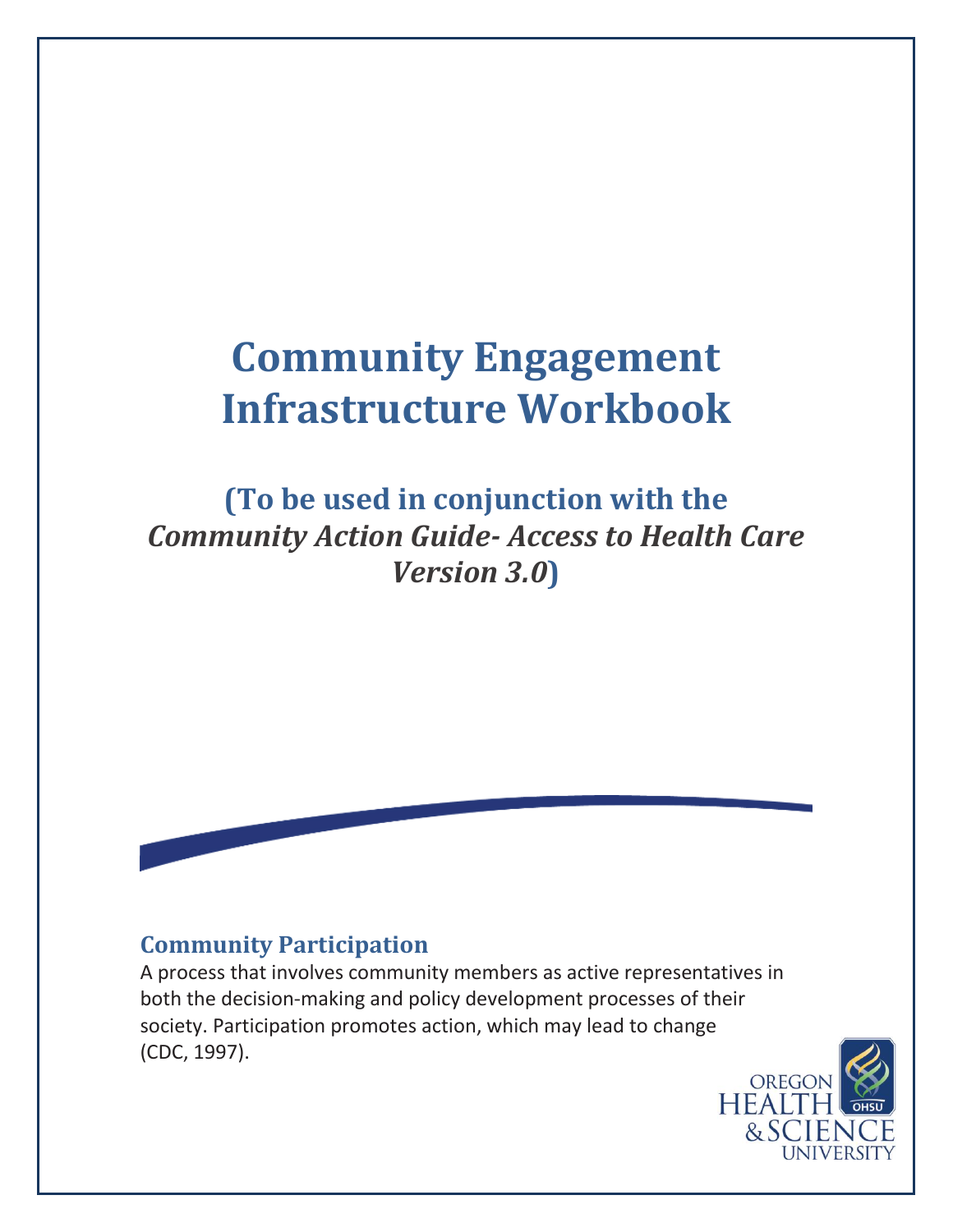# **INTRODUCTION**

"Knowledge which is unable to support action is not genuine." -Rudolph Virchow 1879

The concept of community has different meanings. Community may be about a shared place. It may be about people who have common interests or experiences and community may be about people living, working, and playing in that shared place.

The ability to participate in a community happens at many different levels. It happens when a family goes shopping or to the movies. It happens when a person who is sick goes to see his doctor. It happens when a student gets on the city bus to take a class at the community college. It happens when a worker heads off to the office in the morning and home again in the evening, and it happens when a group of concerned citizens attend a neighborhood meeting to voice their concerns.

The ability to participate in their communities contributes to the physical, emotional, and spiritual well-being of the community members. However, among people with disabilities participation in community life is a different experience. People with disabilities have fewer opportunities to participate in their communities. And when they do participate, they report less satisfaction in comparison to people without disabilities (Kinne, Patrick, & Doyle, 2004; US DHHS, 2001; NOD/Harris, 1994, 2000).

# **Purpose**

The purpose of Community Engagement Initiative is to bring together people from the disability community and community leaders to develop opportunities for new relationships and ongoing dialogue. These new working relationships can lead to changes that benefit everybody.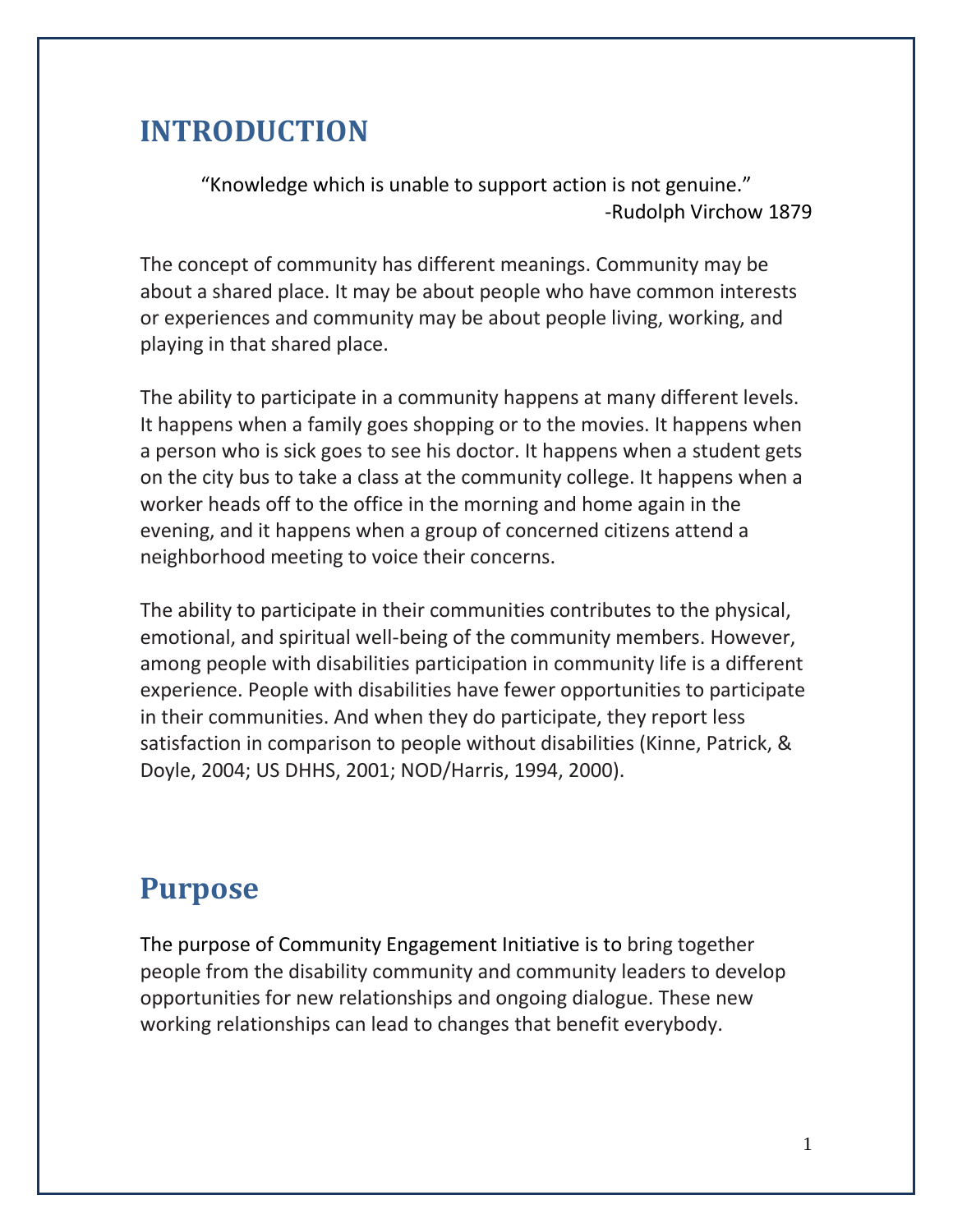# **Infrastructure Matrix: Transportation**

| <b>Engagement Issue</b>                 |  |
|-----------------------------------------|--|
| <b>Validation of Issue</b>              |  |
| Who knows about<br>this Issue?          |  |
| <b>Volunteer/s to take</b><br>the lead? |  |
| <b>Next Steps</b>                       |  |

### **Questions to think about:**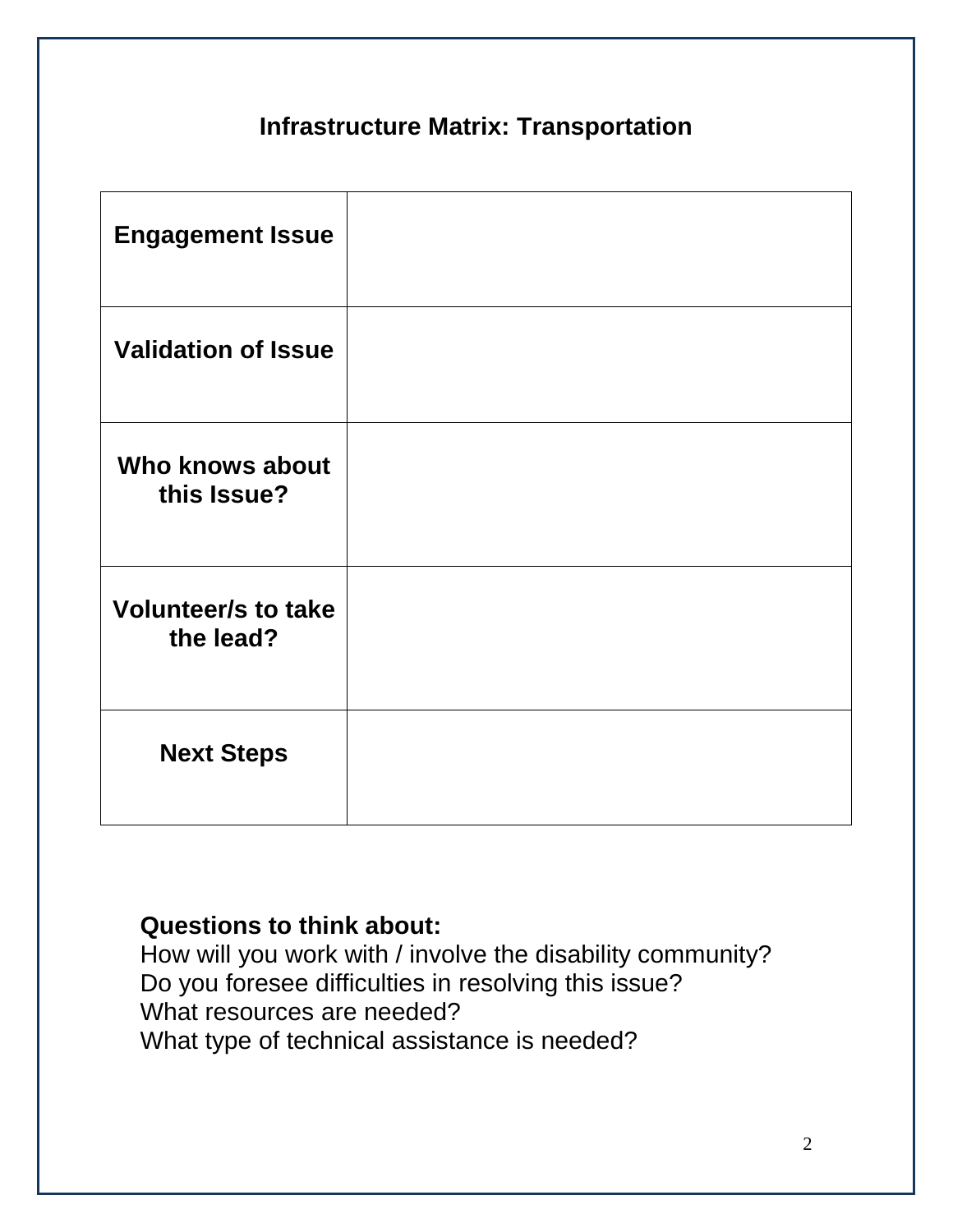# **Infrastructure Matrix: Transportation**

| <b>Engagement Issue</b>                 |  |
|-----------------------------------------|--|
| <b>Validation of Issue</b>              |  |
| Who knows about<br>this Issue?          |  |
| <b>Volunteer/s to take</b><br>the lead? |  |
| <b>Next Steps</b>                       |  |

### **Questions to think about:**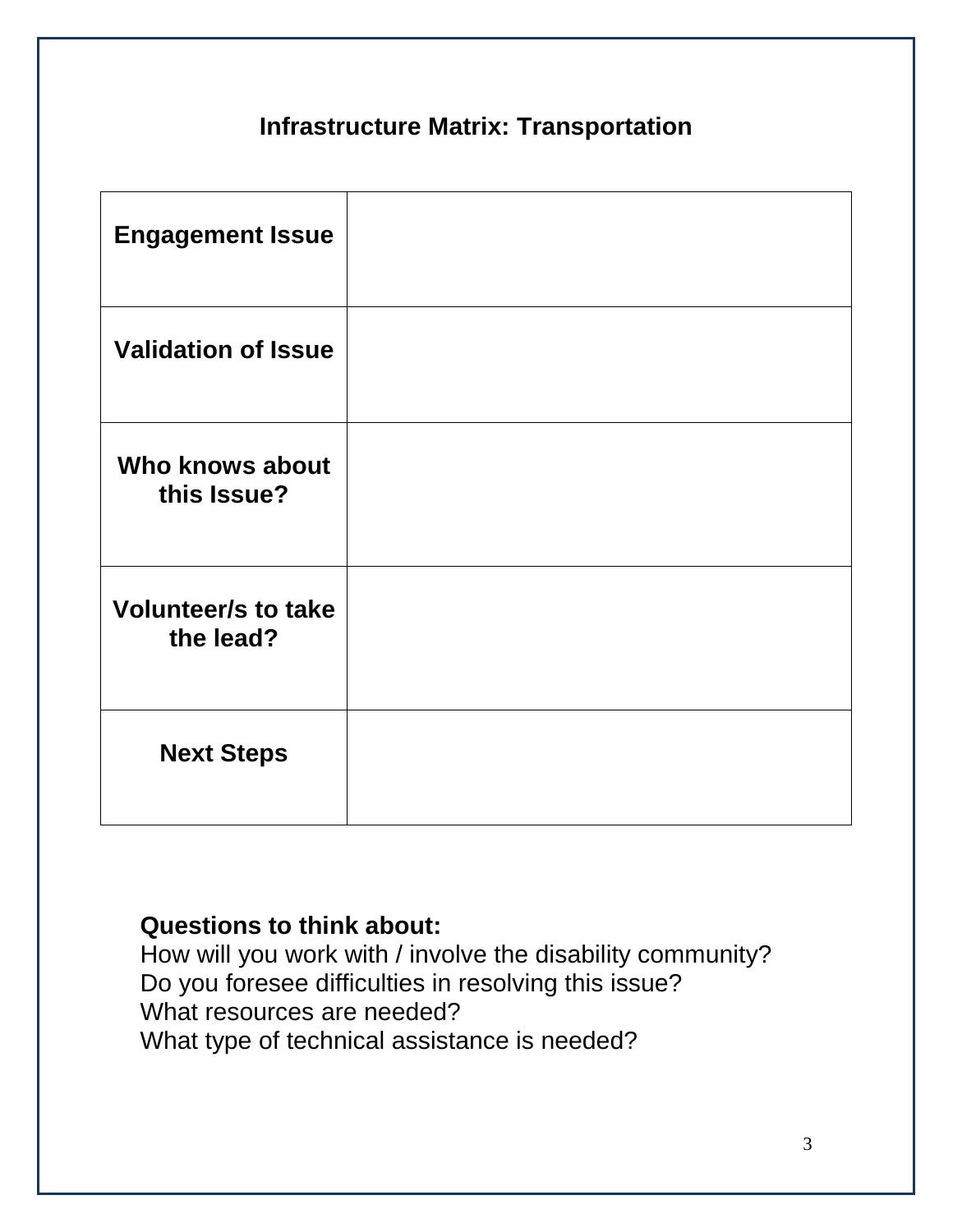# **Infrastructure Matrix: Transportation**

| <b>Engagement Issue</b>                 |  |
|-----------------------------------------|--|
| <b>Validation of Issue</b>              |  |
| Who knows about<br>this Issue?          |  |
| <b>Volunteer/s to take</b><br>the lead? |  |
| <b>Next Steps</b>                       |  |

### **Questions to think about:**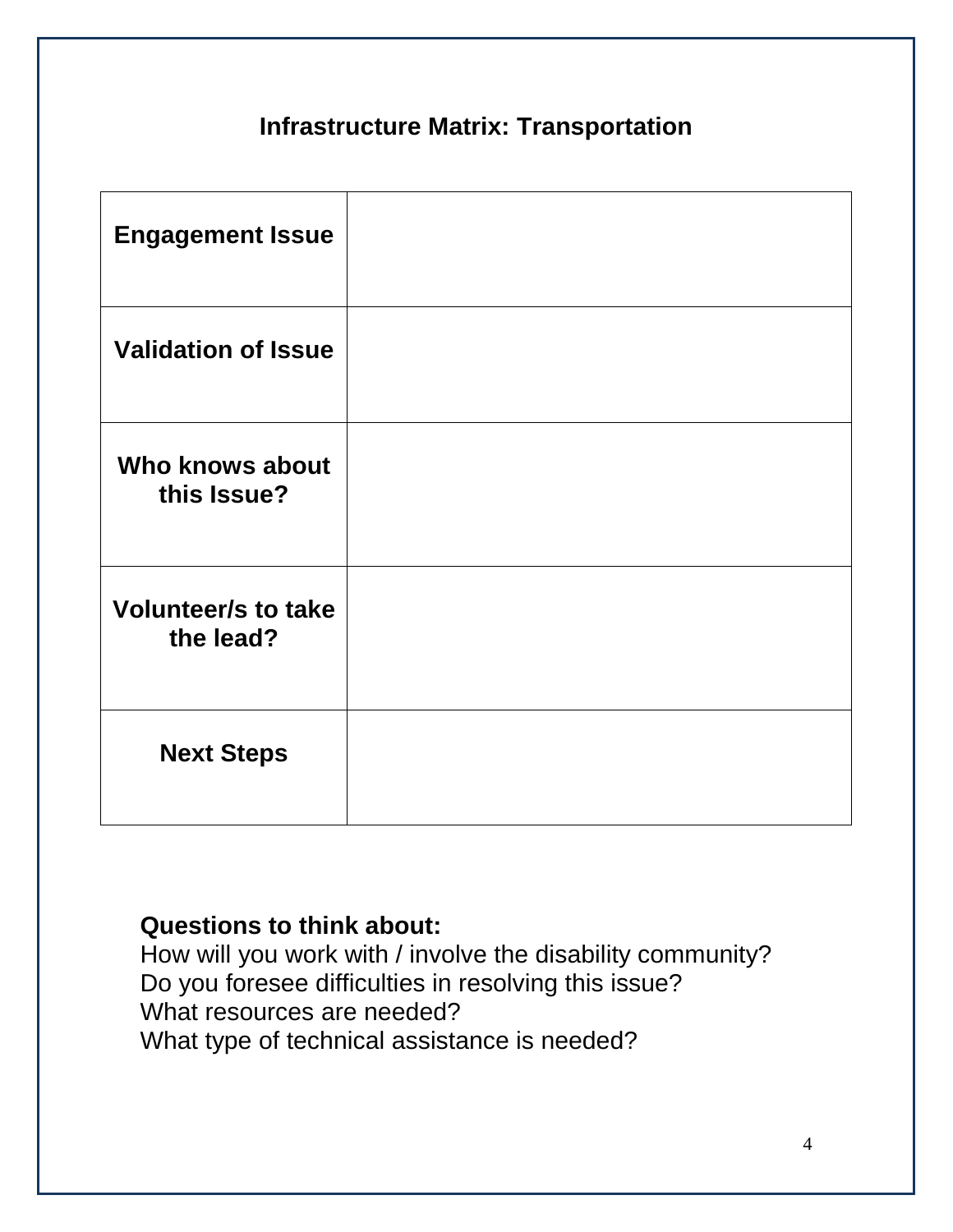# **Infrastructure Matrix: Physical Access**

| <b>Engagement Issue</b>                 |  |
|-----------------------------------------|--|
| <b>Validation of Issue</b>              |  |
| <b>Who knows about</b><br>this Issue?   |  |
| <b>Volunteer/s to take</b><br>the lead? |  |
| <b>Next Steps</b>                       |  |

### **Questions to think about:**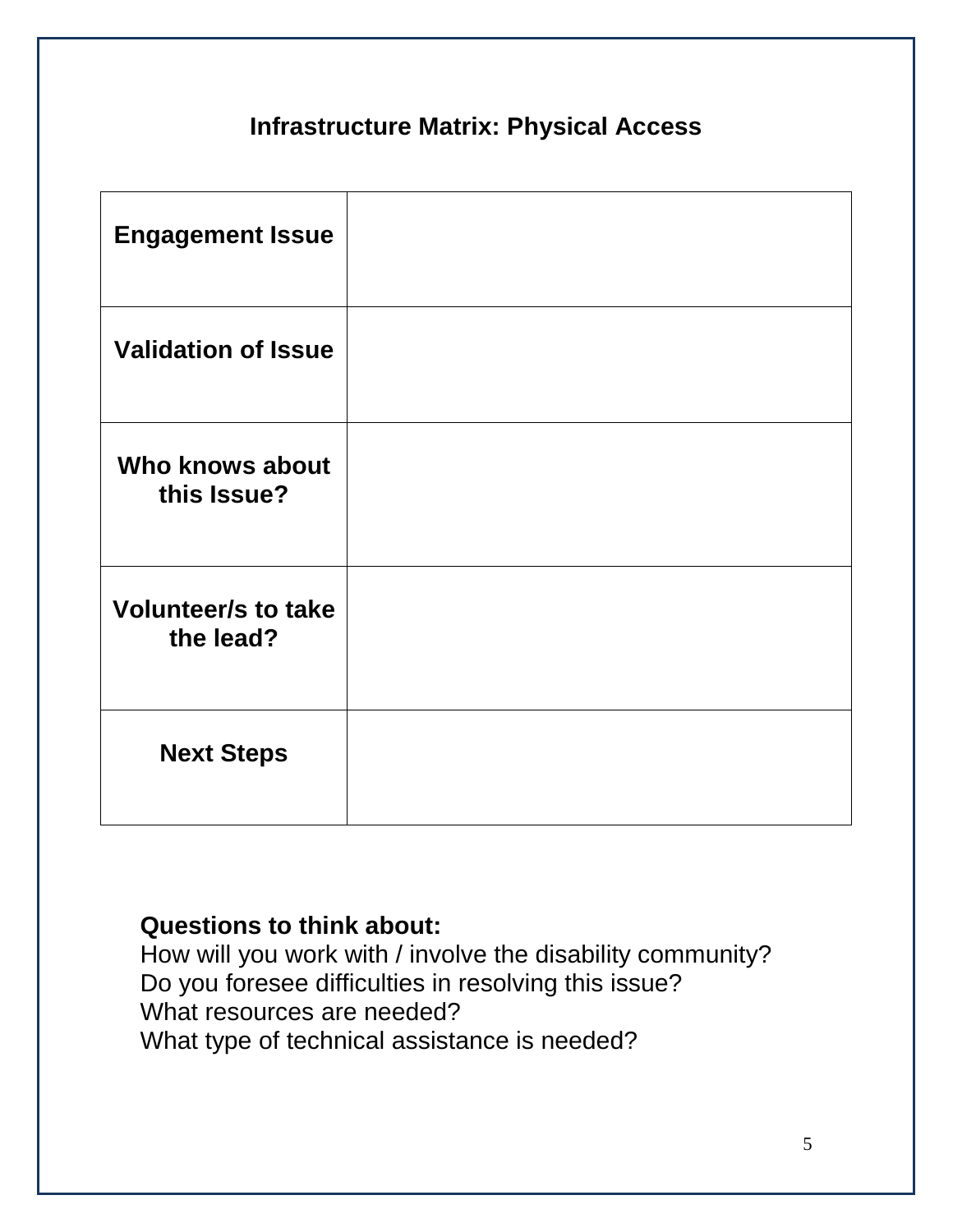# **Infrastructure Matrix: Physical Access**

| <b>Engagement Issue</b>                 |  |
|-----------------------------------------|--|
| <b>Validation of Issue</b>              |  |
| <b>Who knows about</b><br>this Issue?   |  |
| <b>Volunteer/s to take</b><br>the lead? |  |
| <b>Next Steps</b>                       |  |

### **Questions to think about:**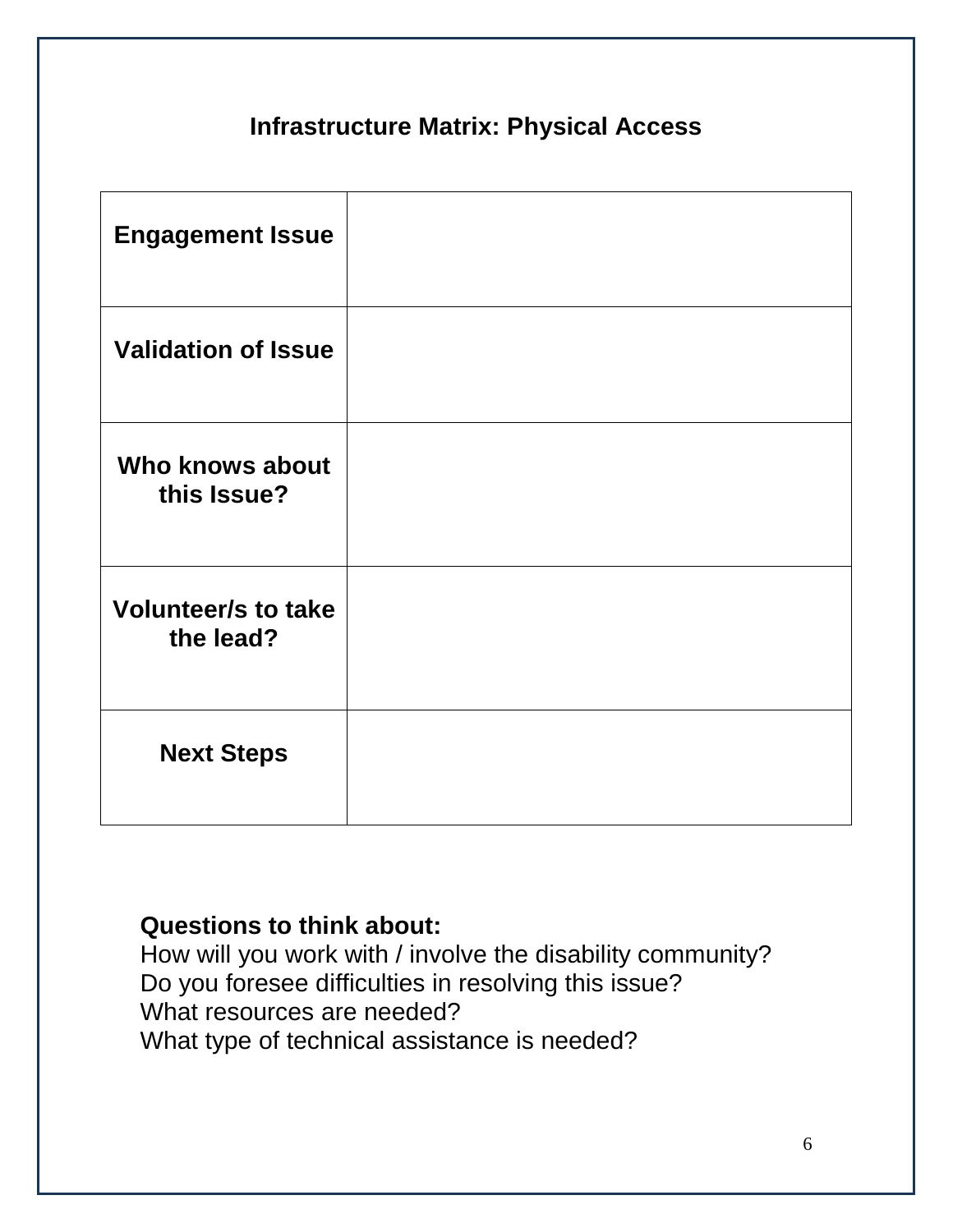# **Infrastructure Matrix: Physical Access**

| <b>Engagement Issue</b>                 |  |
|-----------------------------------------|--|
| <b>Validation of Issue</b>              |  |
| Who knows about<br>this Issue?          |  |
| <b>Volunteer/s to take</b><br>the lead? |  |
| <b>Next Steps</b>                       |  |

### **Questions to think about:**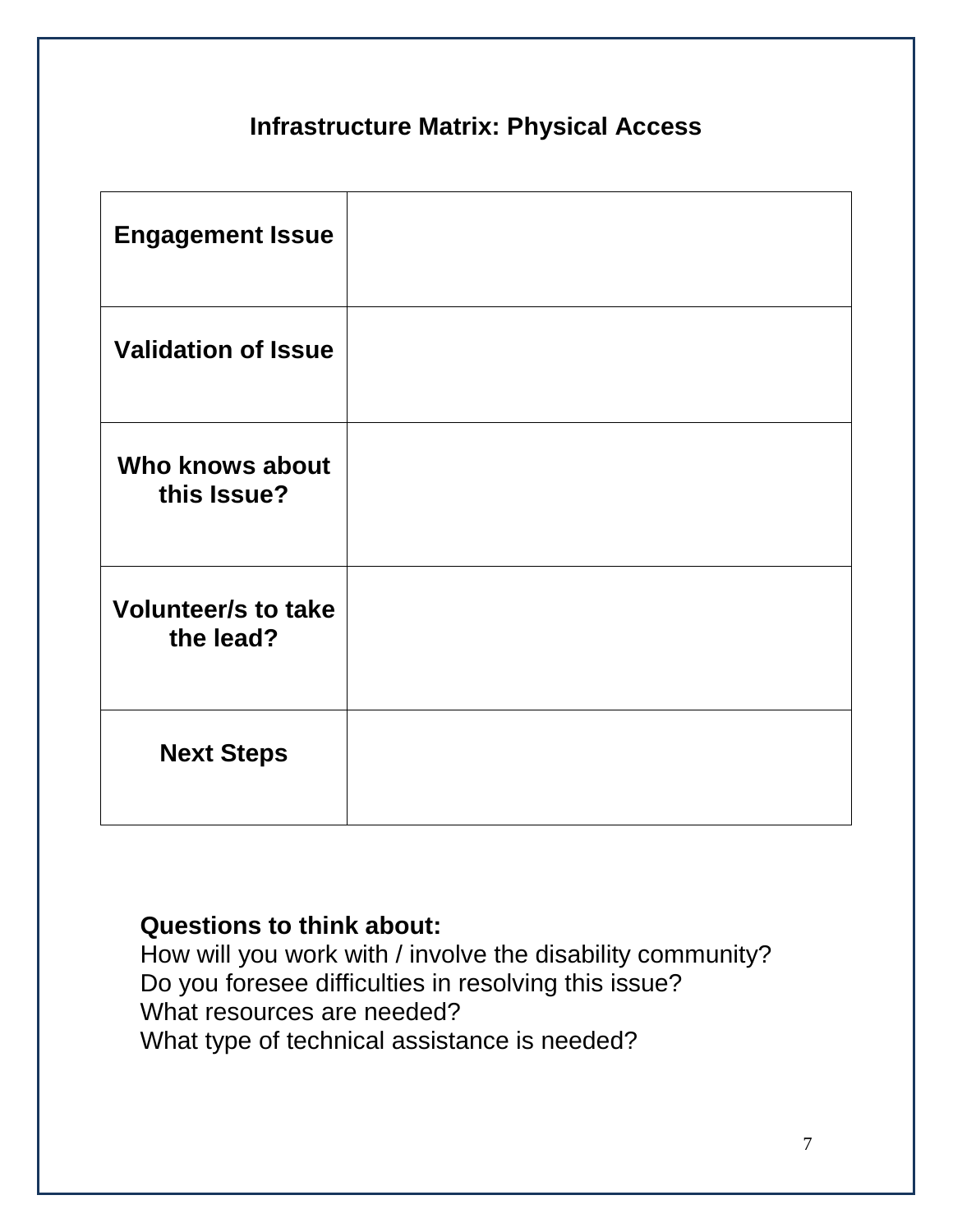# **Matrix: Provider Attitudes and Communication**

| <b>Engagement Issue</b>                 |  |
|-----------------------------------------|--|
| <b>Validation of Issue</b>              |  |
| <b>Who knows about</b><br>this Issue?   |  |
| <b>Volunteer/s to take</b><br>the lead? |  |
| <b>Next Steps</b>                       |  |

### **Questions to think about:**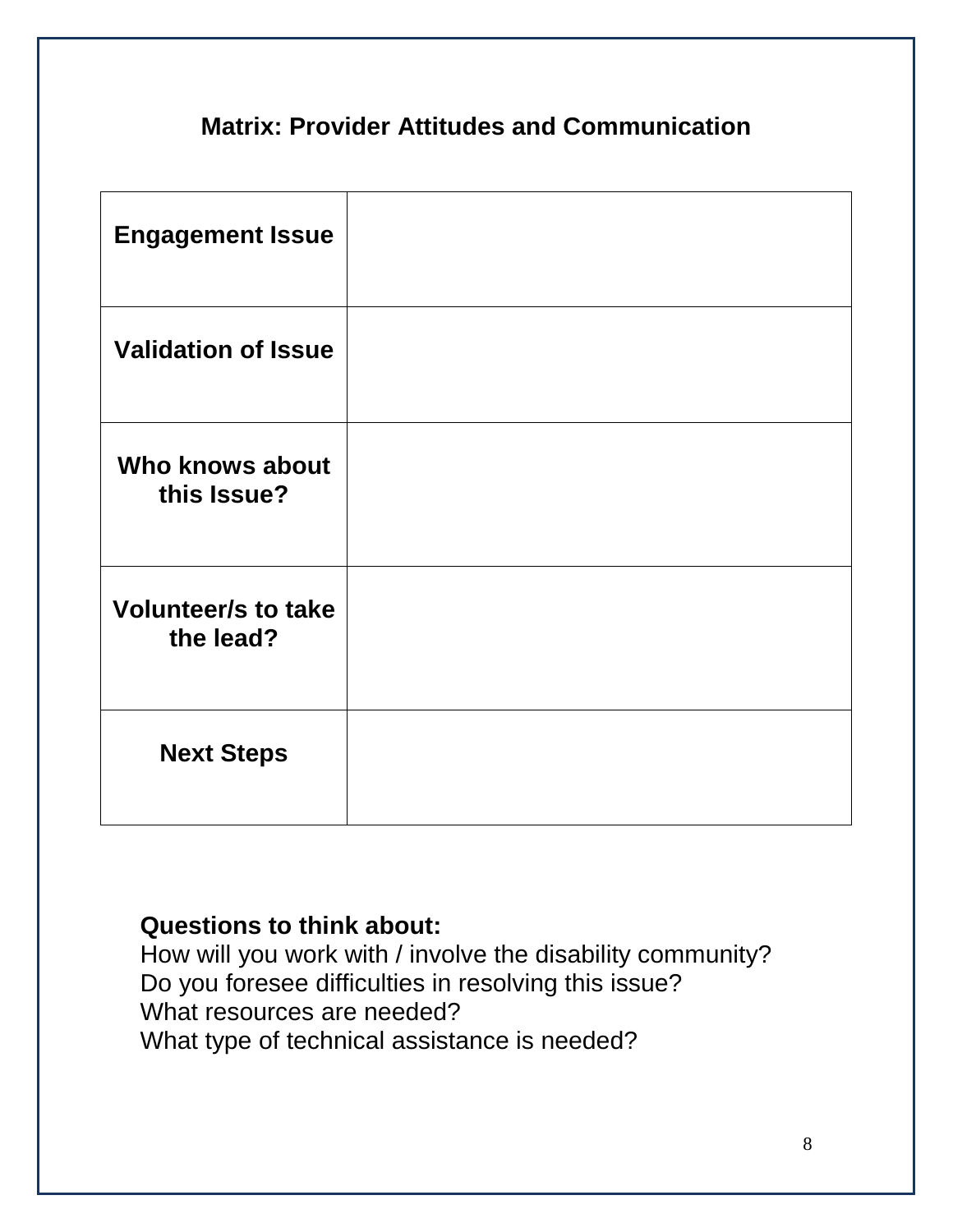# **Matrix: Provider Attitudes and Communication**

| <b>Engagement Issue</b>                 |  |
|-----------------------------------------|--|
| <b>Validation of Issue</b>              |  |
| Who knows about<br>this Issue?          |  |
| <b>Volunteer/s to take</b><br>the lead? |  |
| <b>Next Steps</b>                       |  |

### **Questions to think about:**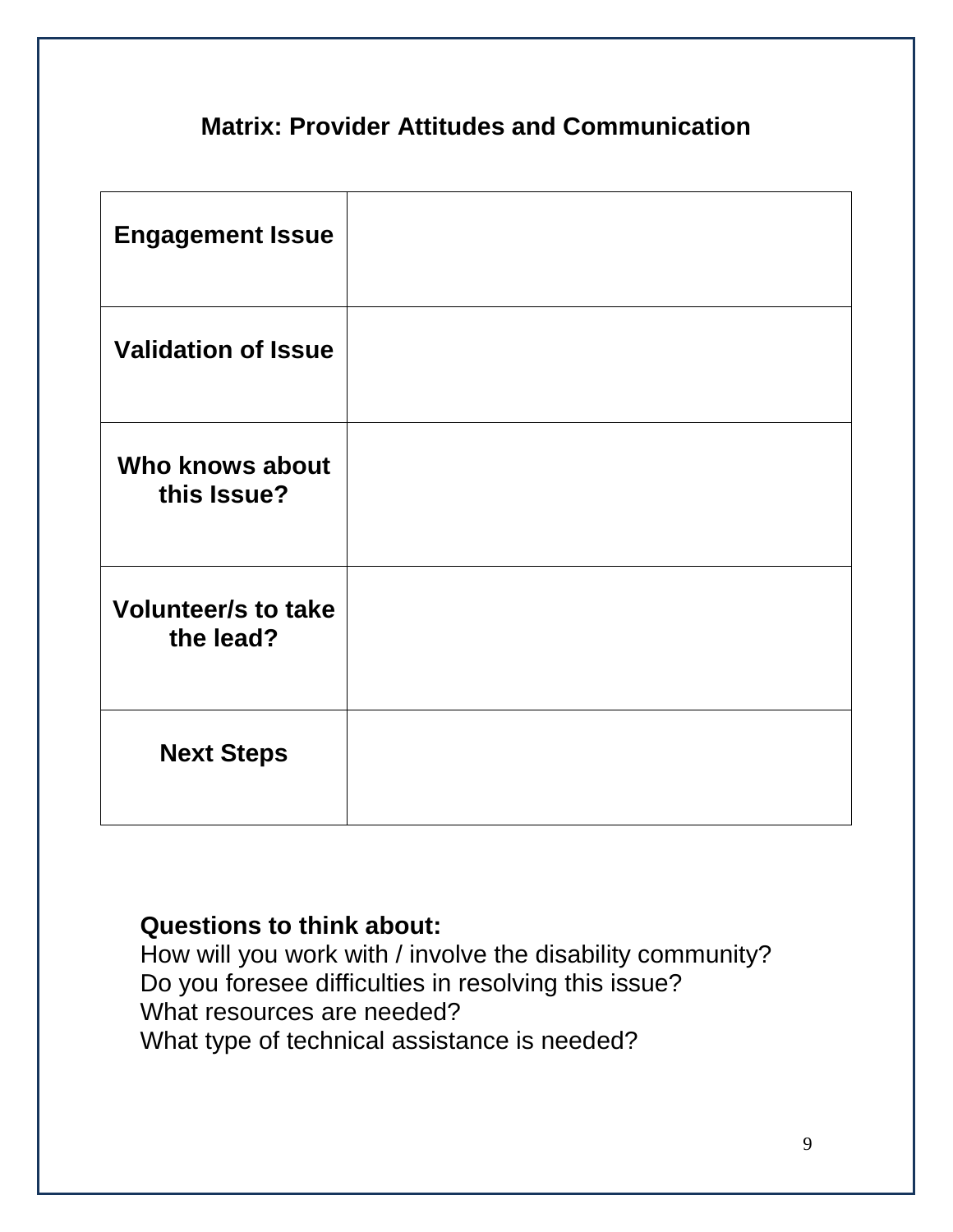# **Matrix: Provider Attitudes and Communication**

| <b>Engagement Issue</b>                 |  |
|-----------------------------------------|--|
| <b>Validation of Issue</b>              |  |
| Who knows about<br>this Issue?          |  |
| <b>Volunteer/s to take</b><br>the lead? |  |
| <b>Next Steps</b>                       |  |

### **Questions to think about:**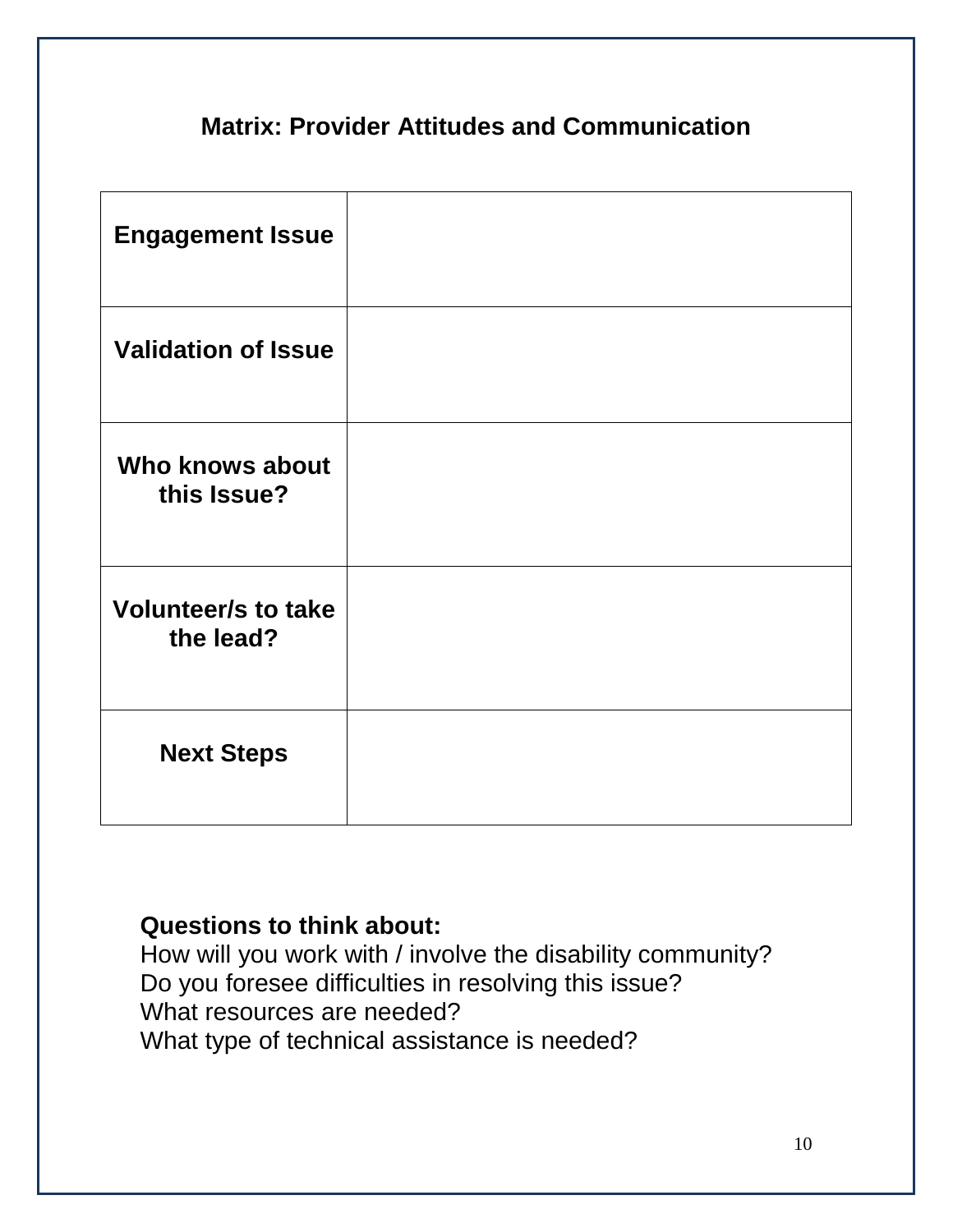# **Community Action Plan**

| <b>Engagement Issue Identification</b>     |  |  |
|--------------------------------------------|--|--|
|                                            |  |  |
|                                            |  |  |
|                                            |  |  |
|                                            |  |  |
| <b>Participant Identification</b>          |  |  |
|                                            |  |  |
|                                            |  |  |
| <b>Resources Needed</b>                    |  |  |
|                                            |  |  |
|                                            |  |  |
|                                            |  |  |
|                                            |  |  |
| event planning?<br><b>Planning Process</b> |  |  |
|                                            |  |  |
|                                            |  |  |
|                                            |  |  |
|                                            |  |  |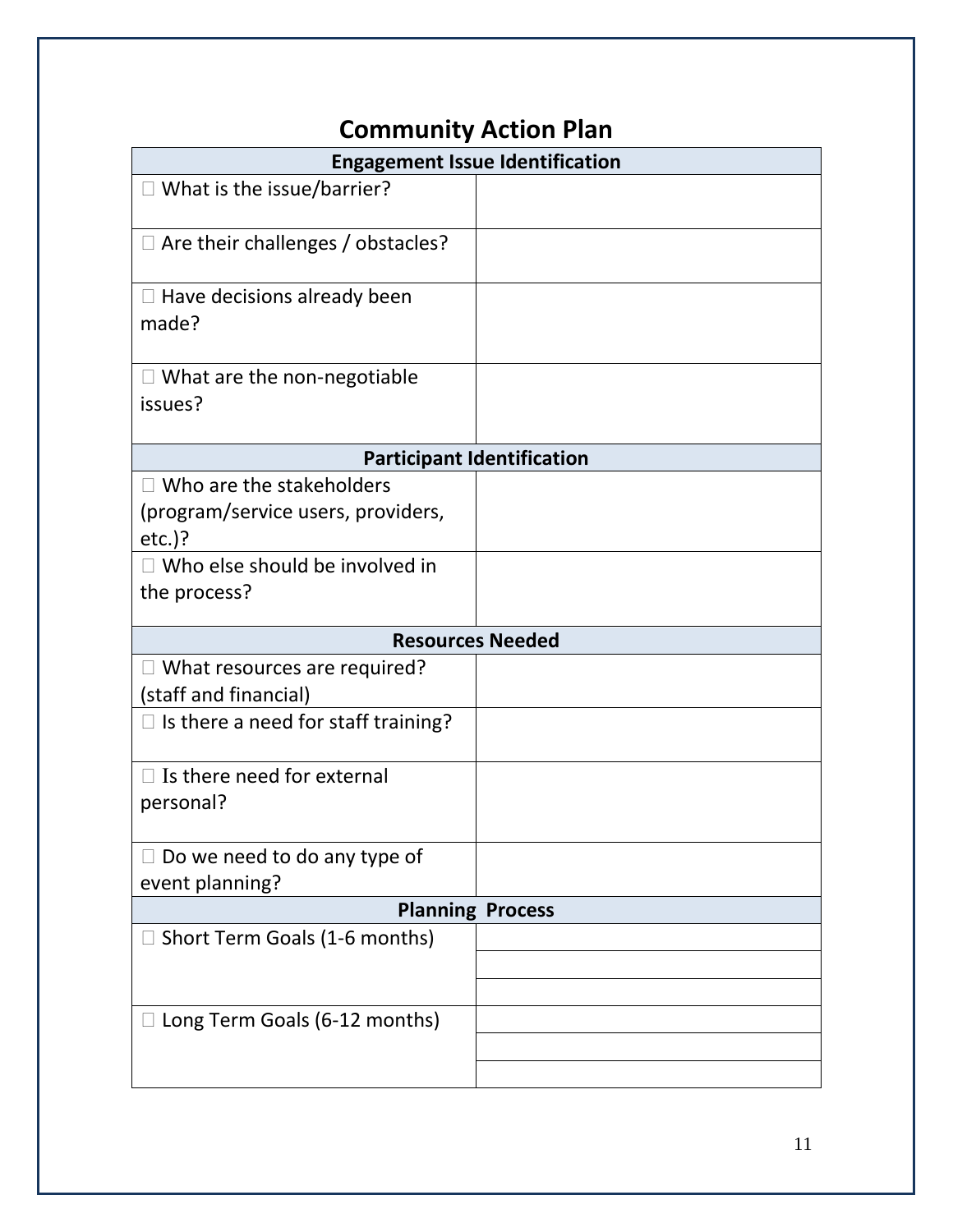# **Planning Activity Log**

We recommend completing one Action Planning Activity Log per meeting group or activity. Please share this completed form with your key Community Partner.

Action Group:

 $Data:$ 

| Ducc.                                        |                                                                                   |  |
|----------------------------------------------|-----------------------------------------------------------------------------------|--|
| <b>Issue</b>                                 | What type of issue is the<br>group addressing?                                    |  |
| <b>Actions</b>                               | What types of actions<br>are necessary?                                           |  |
| By Whom                                      | Who will take action?                                                             |  |
| <b>By When</b>                               | By what date will the<br>action be done?                                          |  |
| <b>Resources</b><br><b>Needed</b>            | What financial, material,<br>and human resources<br>are needed to take<br>action? |  |
| <b>Date</b><br><b>Action</b><br><b>Taken</b> | When was action taken?                                                            |  |
| <b>Follow-up</b>                             | What happened as a<br>result of the action?<br>Scheduling of next<br>meeting.     |  |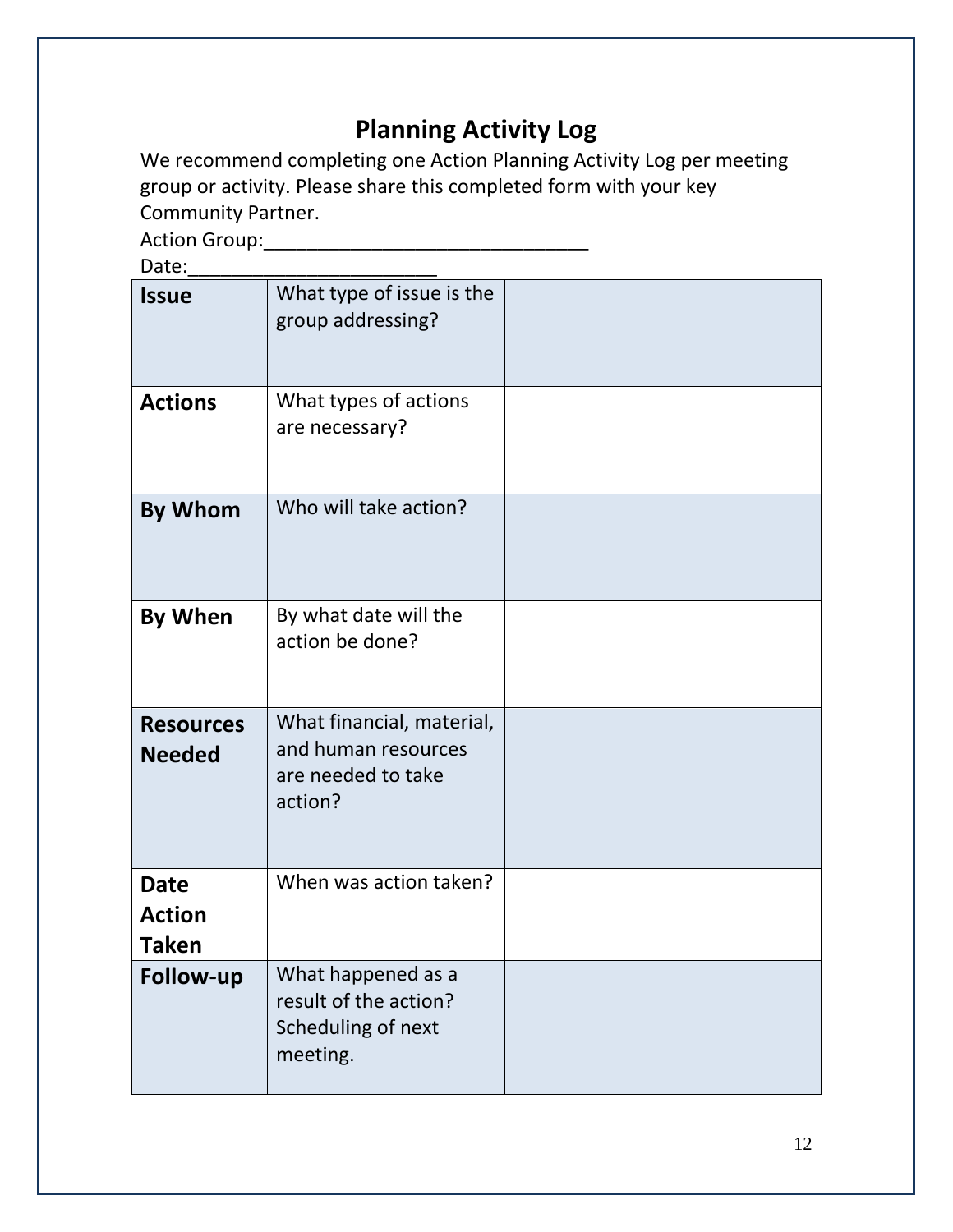# **CEI TOOLBOX**

## **Accessibility:**

ADA Accessibility Guidelines for Buildings and Facilities (ADAAG) [http://www.access-board.gov/guidelines-and-standards/buildings](http://www.access-board.gov/guidelines-and-standards/buildings-and-sites/about-the-ada-standards/background/adaag)[and-sites/about-the-ada-standards/background/adaag](http://www.access-board.gov/guidelines-and-standards/buildings-and-sites/about-the-ada-standards/background/adaag)

Disability and Business Technical Assistance Center (DBTAC) Northwest <http://www.dbtacnorthwest.org/>

BluePath Directory of Businesses Committed to Accessibility <http://www.blue-path.com/>

Oregon Structural Specialty Code's Chapter 11 [http://www2.iccsafe.org/states/oregon/07\\_Structural/Building07\\_Fr](http://www2.iccsafe.org/states/oregon/07_Structural/Building07_Frameset.htm) [ameset.htm](http://www2.iccsafe.org/states/oregon/07_Structural/Building07_Frameset.htm)

Tax break Information <http://www.ada.gov/archive/taxpack.htm>

Access Technologies, Inc. <http://www.accesstechnologiesinc.org/>

Job Accommodation Network <http://www.jan.wvu.edu/>

### **Attitudes:**

People First Language [http://www.cdc.gov/ncbddd/disabilityandhealth/pdf/disabilityposter](http://www.cdc.gov/ncbddd/disabilityandhealth/pdf/disabilityposter_photos.pdf) [\\_photos.pdf](http://www.cdc.gov/ncbddd/disabilityandhealth/pdf/disabilityposter_photos.pdf)

**Book**: A Practical Handbook on Disability Sensitivity Fitzpatrick, Linda. (2008). A Practical Handbook on Disability Sensitivity. The Disability Etiquette Training Company.